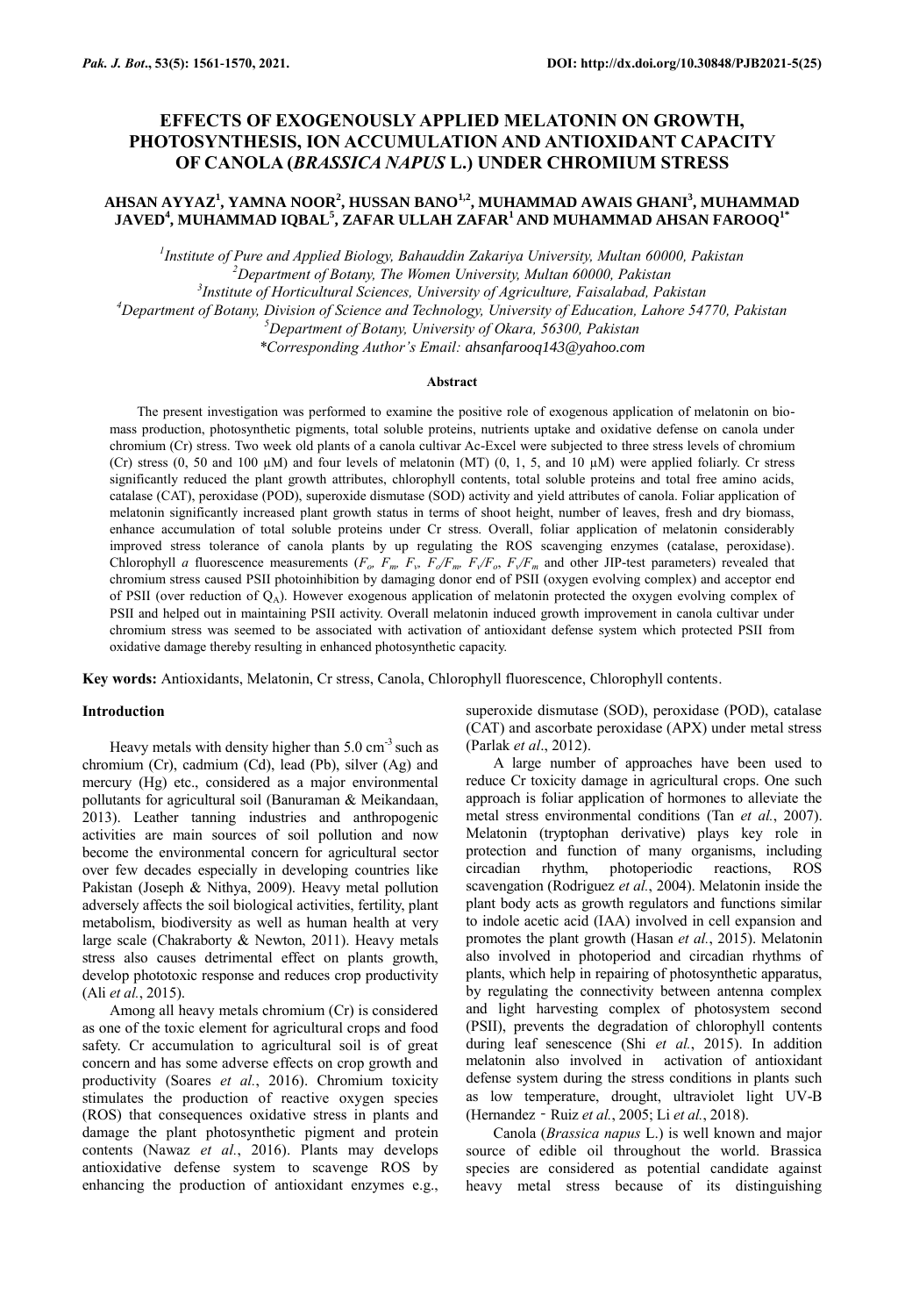characteristics such as heavy metal absorption, rapid growth and greater biomass (Farooq *et al*., 2016). Canola plants have developed specific heavy metal tolerance mechanism that enables them to grow well in polluted soil. Thus, it is necessary to evaluate the *Brassica* species response or specific mechanism involved in metal tolerance. Hence, present study was carried out to analyze the canola crop (*B. napus)* tolerance against Cr stress by exogenously applied melatonin and its effects on plant growth, chlorophyll pigments, and enzymatic antioxidant system under metal toxicity.

### **Materials and Methods**

Plant material and growth conditions: Present study was carried out to investigate efficiency of melatonin to alleviate the adverse effects of chromium stress on the growth of *Brassica napus* L. cultivar AC-Excel. Experiment was laid out at the Botanical Gardens of Bahauddin Zakariya University, Multan, Pakistan with 10/14 light/dark period at 800-1000 mmol  $m<sup>-2</sup> s<sup>-1</sup>$  PPFD, a day/night temperature cycle of 26/15°C, 60±5% relative humidity. Seeds of canola cultivar was obtained from Ayub Agriculture Research Institute (AARI), Faisalabad. River sand washed with water was used as a rooting medium. In experimentation 60 plastic pots with diameter of 28 cm having 8 kg sand were used and five seeds were sown in each pot, plants were watered on daily basis.

After germination plants were thinned, leaving three plants in each pot. After two weeks of germination, plants were supplied with different concentrations of Cr (0, 50, 100 µM) in full strength Hoagland nutrient solution. Melatonin  $(0, 1, 5, 10 \mu M)$  was exogenously applied as a foliar to the plants of canola cultivar growing at different concentrations of Cr. The experiment was designed in completely randomized design (CRD) with three Cr levels, four melatonin treatments, one cultivar and four replicates. After three weeks of treatment, below mentioned parammetrs were measured following standard laboratory protocols.

**Measurements:** Plants were harvested after five weeks of growth under chromium stress. Data regarding shoot, root fresh and dry weight were determined.

**Quantum yield of photosystem-II :** Quantum yield of PSII were measured on youngest and fully matured leaves using FluorPen FP 100 –a hand held device. PSII photochemistry (Fv/Fm ratio under light adapted condition) we can determine the maximum quantum yield of primary Quinone  $(Q_A)$  reduction.

**Chlorophyll** *a* **fluorescence (OJIP analysis and JIPtest):** Chlorophyll *a* fluorescence data was recorded following nomenclature by Kodru *et al.,* (2015) and literature related to chlorophyll fluorescence available on its manufacturer website. Chlorophyll *a* fluorescence transients were observed on fully mature third leaf by using fluorescence meter, Fluor Pen FP 100. Before taking data plants were dark adapted for 30 minutes by using aluminum foil on leaf surface to be ensure that complete oxidation of electron transport chain and PSII with open reaction centers (RCs). Fluorescence light passes through 4 mm diameter area that faces the actinic light having intensity of 3000  $\mu$ mol m<sup>-2</sup> s<sup>-1</sup>. Fluorescence kinetics were analyzed from 10 μs to 2 s and fluor pen has settings as: Fo the initial fluorescence as the first step O of 20 μs with all reaction centers are in open form, L step takes 150 μs, K step completes in 300 μs, J step completes in 2000 μs while I step completes in 30000 μs and P with 500000 μs time is the maximum fluorescence (Fm).

The original chlorophyll fluorescence transients without normalization of different treatments were plotted. For detailed analysis of fluorescence kinetics different normalization and ratios were taken. OJIP transients were double normalized between two fluorescence steps O (includes Fo) and P (includes Fm) and different variables of fluorescence between OP written as VOP (VOP  $=$  (Ft-Fo)/(Fm-Fo) were observed. Chlorophyll *a* fluorescence transients were also double normalized between Fo (30 ms) and FK (300 ms) expressed as VOK  $\text{VOK} = \text{(Ft-Fo)/(FK-}$ Fo)] that describes the rise of fluorescence at early step on 300 ms. Chlorophyll *a* fluorescence transients were also double normalized between Fo and FJ written as VOJ [VOJ =(Ft-Fo)/(FJ-Fo)]. For the evaluation of O-I phase double normalization of fluorescence transients between Fo and FI written as VOI  $(\leq 1)$  [VOI = (Ft-Fo)/ (FI-Fo)]. For the evaluation of I-P phase normalization two conditions occur, firstly fluorescence transients VOI between the time range of 30-300 ms written as VOI or PI $(>1)$  [VOI = (Ft-Fo)/(FI-Fo)] and secondly transient normalization to the time range of 30-200 ms written as VIP [VIP =  $(Ft-FI)/(FM-FI)$ ]. However differences in these transients were observed by L band  $(\Delta VOK = VOK$  (salt stress) -VOK (control)) and Kband  $(\Delta \text{VOJ} = \text{VOJ}$  (chromium stressed) – VOJ (control)). Similarly, ΔVOI and ΔVIP were observed for detailed analysis of chlorophyll fluorescence.

**Chlorophyll contents:** Chlorophyll contents were extracted in 80% acetone from the fully matured leaf sample of each pot plant. 0.2g of leaf sample was used, grinded in acetone 80% in pestle and mortar. Extract was filtered and maintain the volume 10 ml with 80 %acetone. Falcone tubes were covered with aluminum foil to prevents further absorbance of light and total chlorophyll content was determined at 663,652,645, and 470 nm by spectrophotometer (U-2900/2910 Hitachi) following (Arnon, 1949).

**Determination of soluble protein:** The soluble protein content was analyzed according to Bradford (1976) using Coomassie Brilliant Blue G-250 as dye and albumin as a standard.

**Assay of antioxidant enzymes:** Anti-oxidant enzymes such as superoxide dismutase (SOD), peroxidase (POD), catalase (CAT) were determined by spectrophotometrically.

**Superoxide dismutase (SOD):** Superoxide dismutase (SOD) activity was analyzed by nitroblue tetrazolium (NBT) method (Giannopolitis & Ries, 1977) at 560 nm by the calculation of photoreduction of NBT. The reaction mixture with total volume of 3 ml having 50 mM sodium phosphate buffer (pH 7.8), 13 mM methionine, 75 µM NBT, 10 µM EDTA, 2 mM riboflavin and 100 µl enzyme extract. Reaction started by placing test tubes containing reaction mixture below 15 W fluorescent lamp for 10 minutes.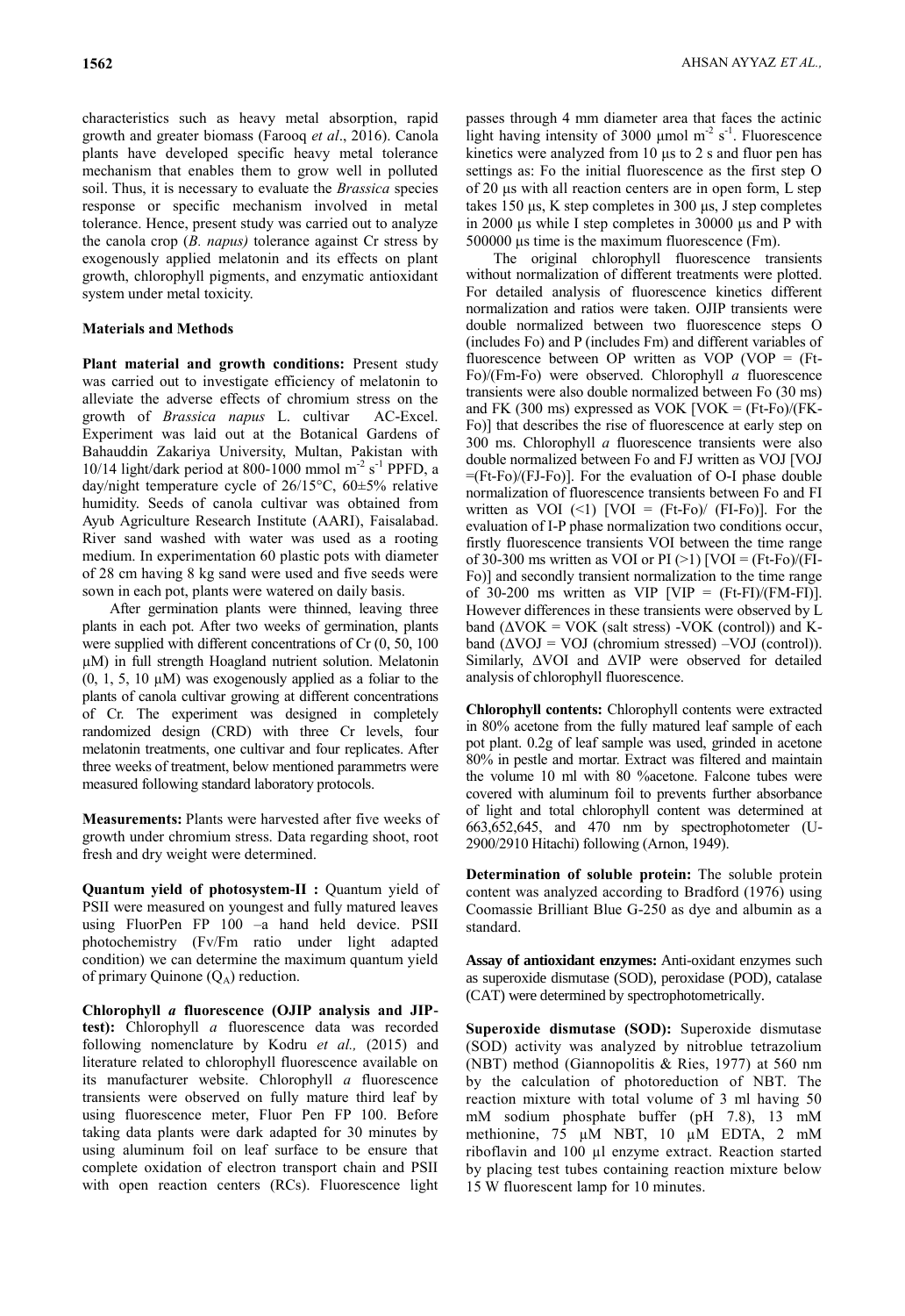**Peroxidase (POD):** Guaiacol peroxidase (POD) activity was analyzed by (Saeid *et al.*, 2014) with some modifications. The reaction mixture of total 3 ml with 100 µl enzyme extract, 100 µl Guaiacol (1.5% v/v), 100 µl  $H_2O_2$  (300 mM) and 2.7 ml (25 mM) sodium phosphate buffer with 2 mM EDTA. Increase in absorbance due to oxidation of guaiacol was observed spectrophotometrically at 470 nm.

**Catalase (CAT):** Catalase activity was measured by method of Aebi (1984) Reaction mixture having total volume of 3 ml comprises of 100 µl enzyme extract, 100  $\mu$ l H<sub>2</sub>O<sub>2</sub> (300 mM) and 2.8 ml of 50 mM sodium phosphate buffer with 2 mM EDTA. CAT activity was observed by reduction in absorbance at 240 nm because of disappearance of  $H_2O_2$ .

**Hydrogen peroxide**  $(H_2O_2)$  **contents:**  $H_2O_2$  **was** extracted by homogenizing 50 mg leaf or root tissues with 3ml of phosphate buffer (50 mM, pH 6.5). Then, the homogenate was centrifuged at  $6,000 \times g$  for 25 min. To measure H<sub>2</sub>O<sub>2</sub> content by following Bharwana *et al.*, (2013), 3 ml of extracted solution was mixed with 1 ml of 0.1% titanium sulphate in 20% (v/v)  $H_2SO_4$  and the mixture was then centrifuged at 6,000 g for 15 min. The intensity of the yellow color of the supernatant was measured at 410 nm.  $H_2O_2$  content was computed by using the extinction coefficient of  $0.28 \mu$ mol<sup>-1</sup>cm<sup>21</sup> .

**Malondialdehyde (MDA) content:** The level of lipid peroxidation in the leaf tissue was measured in terms of malondialdehyde (MDA, a product of lipid peroxidation) content determined by the thiobarbituric acid (TBA) reaction using the method of (Heath & Packer, 1968). 0.25g leaf sample was homogenized in 5ml 0.1% TCA. The homogenate was centrifuged at 10,000 g for 5min. In 1ml aliquot of the supernatant, 4ml of 20% TCA containing 0.5% TBA was added. The mixture was heated at 95ºC for 30 min and then quickly cooled in an ice bath. After centrifugation at 10,000g for 10 min, the absorbance of the supernatant at 532 nm was read and the value of the nonspecific absorption at 600nm was subtracted.

**Estimation of chromium (Cr):** 0.1g dried ground plant material was taken in vials (digestion flask), added 2 ml of

digestion mixture and kept for overnight. Then vials were placed on hotplate and temperature was increased gradually from  $50-200^{\circ}$ C. By heating, when color of mixture changed into black then  $0.5$ ml  $HCIO<sub>3</sub>$  was added into each vial containing samples with the help of dropper and heated again. When color of mixture became clear (transparent), vials were removed from hotplate and cooled. Samples were diluted up to 50ml with distilled water. Then chromium concentrations were estimated (Ali *et al*., 2009).

#### **Results**

**Plant biomass:** Chromium stress significantly decreased (*p*˂0.001) fresh and dry weight of both shoot and root of canola plants as shown in (Fig. 1). Increasing level of chromium stress caused a consistent decrease in fresh and dry weight of both shoot and root. But exogenous application of melatonin significantly improved the plant growth under Cr stress. Additionally, exogenous application of melatonin  $(10 \mu M)$  significantly improved the plant growth in terms of shoot and root biomass (fresh and dry) under Cr stress levels  $(50, 100 \mu M)$ . Minimum biomass and ameriolating impact by Melatonin was recorded at 100 µM Chromium level (Table 1).

**Quantum yield of photosystem II:** Cr stress significantly decreased (*p*˂0.001) quantum of photosystem II of the canola plants as shown in (Fig. 2). Canola plants differed significantly in their quantum yield of PSII with melatonin treated and non-treated plants under chromium stress. While melatonin application at 10 µM level improved to some extent PSII activity in chromium treated canola plants (Table 1).

**Chlorophyll contents:** Cr stress significantly (*p*˂0.001) decreased photosynthetic pigments (chl *a*, chl *b*, total chl and carotenoids) concentrations in canola plants shown in (Fig. 3). 10  $\mu$ M melatonin with 0  $\mu$ M Cr stress enhanced chl *a* and chl *b* while 1  $\mu$ M melatonin with Cr stress (50, 100  $\mu$ M) could not enhance these attributes. Generally, chlorophyll contents were enhanced with foliar application of melatonin under Cr stress except Cr (100  $\mu$ M) with Melatonin (1  $\mu$ M) (Table 2).

| Table 1. Mean square values from the analysis of variance of data for shoot fresh weight, root fresh weight, shoot dry         |
|--------------------------------------------------------------------------------------------------------------------------------|
| weight, root dry weight and quantum yield of canola ( <i>Brassica napus</i> L.) var. Ac-Excel, when MT (0, 1, 5 and 10 µM) was |
|                                                                                                                                |

|                |              |                   | foliar applied on two week old plants grown under varying levels of $Cr(0, 50, and 100 \mu M)$ for three weeks. |                 |                  |            |
|----------------|--------------|-------------------|-----------------------------------------------------------------------------------------------------------------|-----------------|------------------|------------|
| SOV            | Df           | <b>Shoot F.wt</b> | <b>Shoot D.wt</b>                                                                                               | <b>Root Ewt</b> | <b>Root D.wt</b> | ОY         |
| Сr             |              | 1669.43***        | $15.70***$                                                                                                      | 35.89***        | $2.63***$        | $0.056***$ |
| MT             |              | 58.51***          | $1.24***$                                                                                                       | $3.03**$        | $0.20***$        | $0.003**$  |
| $Cr \times Mt$ | <sub>b</sub> | $22.75***$        | $0.38***$                                                                                                       | $30.06***$      | $0.09***$        | $0.002**$  |
| Error          | 36           | 3.53              | 0.066                                                                                                           | 0.50            | 0.01             | 6.68       |
| Total          | 47           |                   |                                                                                                                 |                 |                  |            |

**Table 2. Mean square values from the analysis of variance of data for chlorophyll contents in canola**  (*Brassica napus* **L.**) var. Ac-Excel, when MT  $(0, 1, 5$  and  $10 \mu$ M) was foliar applied on **two week old**  $\mathbb{R}$  and  $\mathbb{R}$  and  $\mathbb{R}$  and  $\mathbb{R}$  and  $\mathbb{R}$  for thus such a

|                | plants grown at varying levels of $Cr(0, 50,$ and 100 $\mu$ M) for three weeks. |              |              |                |                  |             |           |
|----------------|---------------------------------------------------------------------------------|--------------|--------------|----------------|------------------|-------------|-----------|
| <b>SOV</b>     | Df                                                                              | Chl <i>a</i> | Chl <i>b</i> | Chl <i>a/b</i> | <b>Total Chl</b> | Carotenoids | Chl/Car   |
| Cr             | ∠                                                                               | $0.166*$     | $0.026***$   | $1.545**$      | $0.509**$        | $17.87**$   | $8.55*$   |
| MT             |                                                                                 | $0.248**$    | $0.018**$    | 0.199ns        | $0.398**$        | $18.30***$  | 1.63ns    |
| $Cr \times Mt$ |                                                                                 | $0.337***$   | $0.032***$   | $0.523*$       | $0.675***$       | 29.38***    | $3.80$ ns |
| Error          | 36                                                                              | 0.040        | 0.003        | 0.202          | 0.066            | 2.83        | 1.86      |
| Total          | 47                                                                              |              |              |                |                  |             |           |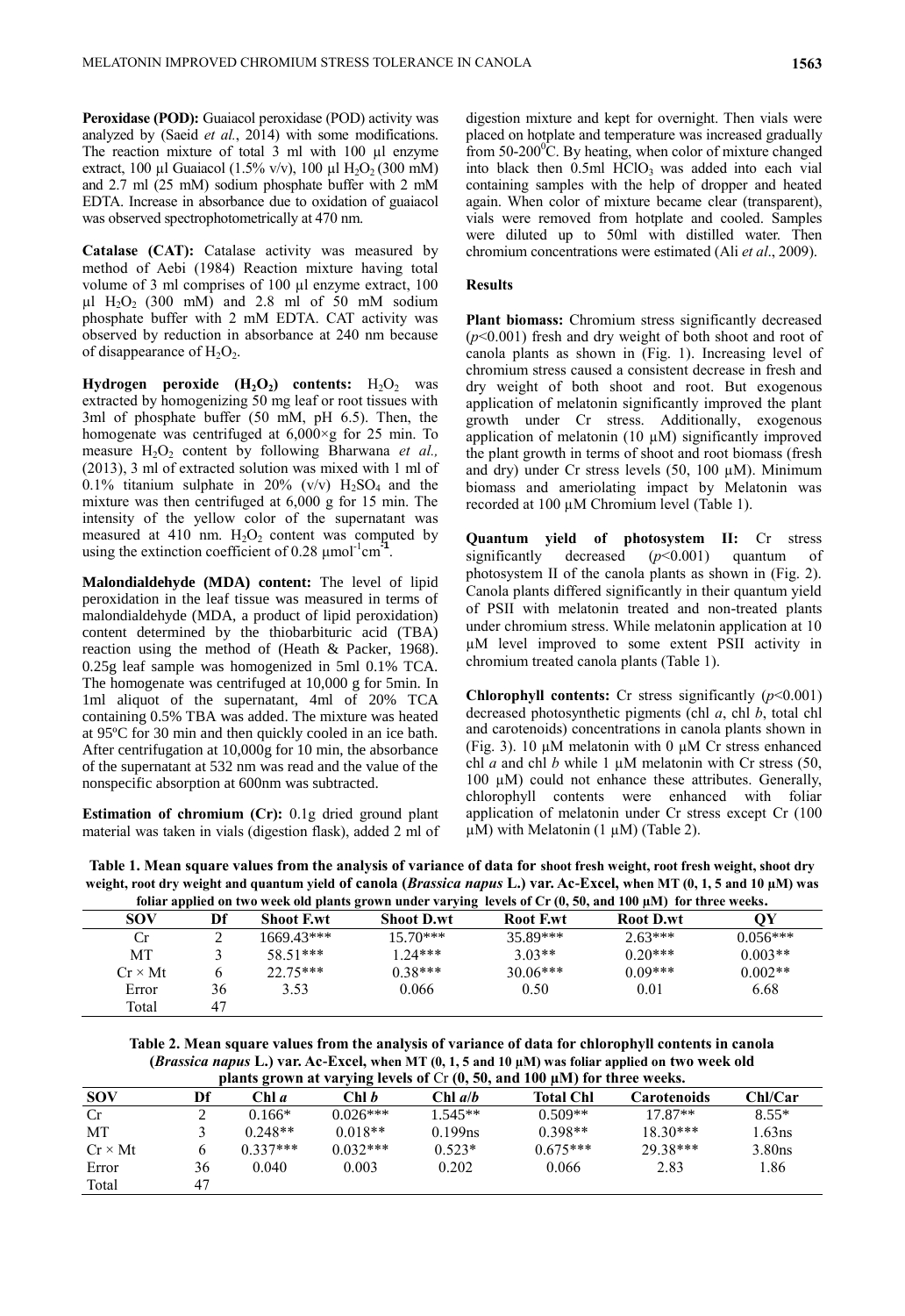

MT (0, 1, 5 and 10  $\mu$ M) was foliar applied on two week old plants grown under varying levels of Cr (0, 50, and 100  $\mu$ M) for three weeks.



Fig. 2. Quantum yield of canola (*Brassica napus* L.) var. Ac-Excel, when MT  $(0, 1, 5 \text{ and } 10 \mu\text{M})$  was foliar applied on two week old plants grown under varying levels of Cr (0, 50, and 100 µM) for three weeks.

**Antioxidants:** Cr stress significantly increased antioxidant activities in canola plants. Low concentration of Superoxide dismutase (SOD) Peroxidase (POD), Catalase (CAT), in addition  $H_2O_2$  and MDA contents were

increase in concentration of SOD, POD and CAT were observed with the increase of Cr stress and melatonin **0.0** measured in plants with and without Cr stress. While increase in concentration of SOD, POD and CAT were levels as shown in (Fig. 4).  $H_2O_2$  production and MDA content was also lower in control condition as compared to Cr stressed condition. It was observed that increase level of Melatonin caused reduction in  $H_2O_2$  and MDA concentration in Cr stressed plants (Table 3).

**Total soluble proteins:** Chromium (Cr) stress significantly  $(p<0.001)$  increased the total soluble proteins in canola as shown in (Fig. 5). Quantification of proteins contents can indicate protein synthesis/ protein degradation in plant under control and Cr stressed condition. Proteins contents were increased as the Cr stress level was increased. Exogenous application of melatonin also significantly increased total soluble protein contents by lowering the chromium induced proteins degradation under Cr stress as compared to the control plants (Table 3).

**Fast chlorophyll** *a* **fluorescence**: Chromium stress significantly reduced photosynthetic efficiency canola plants and Melatonin could not ameriolate toxic impact of Chromium. OJIP chlorophyll florescence transients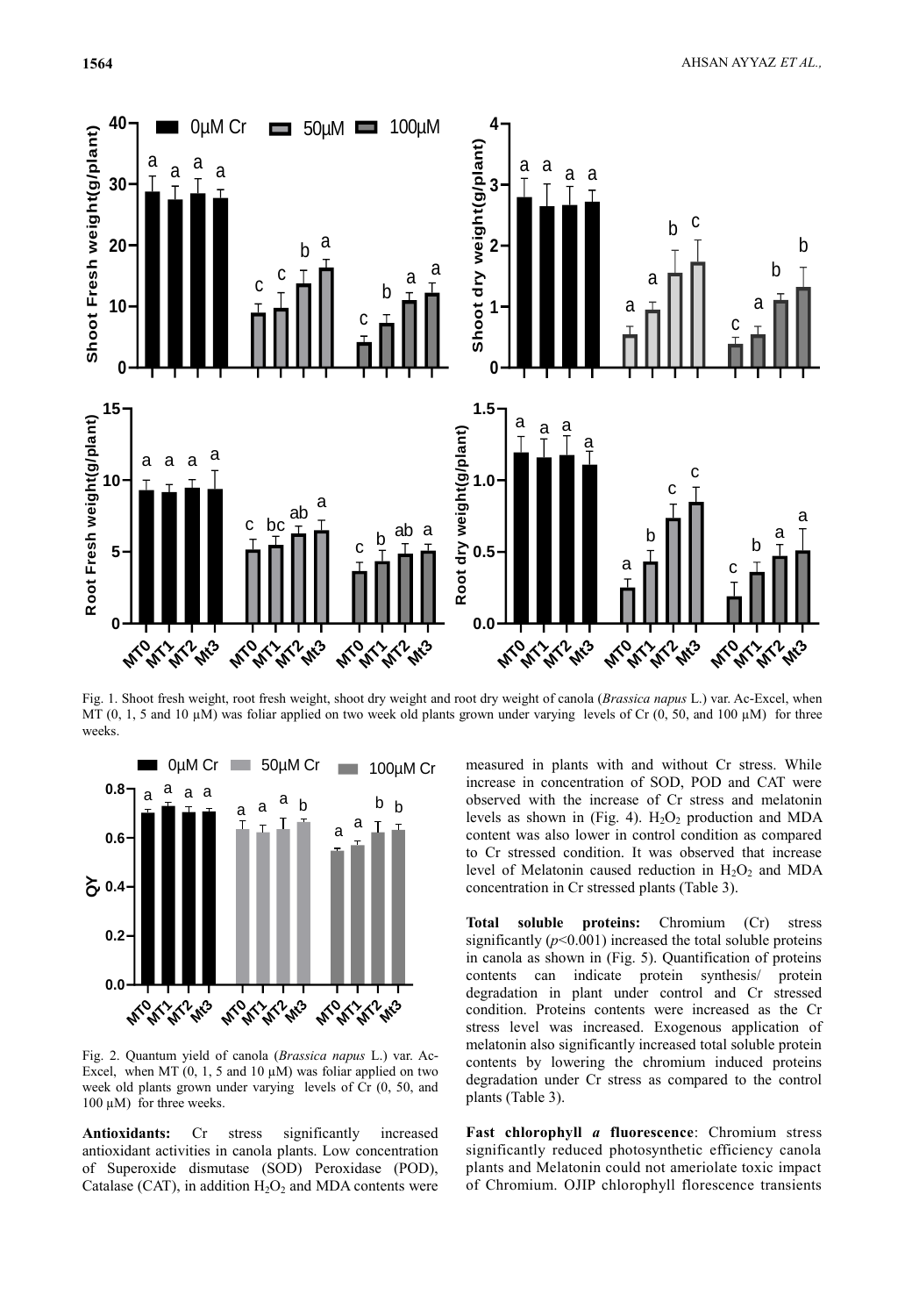were measure from dark adapted leaves of canola under control and treatment conditions. Differences in relative variable fluorescence as a function of time were calculated as  $V_{OP}$ ,  $V_{OK}$ ,  $V_{OI}$ ,  $V_{OI}$  and  $V_{IP}$ . In order to assess Cr stress induced damages in PSII, changes in decrease electron transport, various phenomenological fluxes (ABS/RC, TRo/RC, ETo/RC and DIo/RC) were measured (Table 4). Comparing with control, absorption of energy (ABS/RC) or antenna size was decreased with increase in Cr stress and Melatonin level. Similalry, DIo/RC was also decreased with decrease in ET/RC beyond Quinone A **1.5** rease in  $E1/I$ 

in Cr stressed plants. Such ffects might be due to the damages in photosystem II. Quantum yiled, energy fluxes for absorption, energy fluxes for trapping, electron transport and energy dissipation fluxes indicated that canola plant absorbed lesser energy and has poor traaping, transport and ultization efficiency. It means that light harvesting, light energy trapping, energy transfer throught electron transport and its utuliztion was reduced with increased level of Cr stress as shown in (Fig. 6). It indicated that control plants  $\frac{1}{2}$  as shown in  $(1.5, 0)$ . To marcheted that control plants as compared to Cr stressed plants. ructural stabi<br>https://wildox.htm



Fig. 3. Chlorophyll contents of *Brassica napus* L. var. Ac-Excel, when MT (0, 1, 5 and 10 µM) was foliar applied on two week old plants grown under varying levels of Cr (0, 50, and 100 µM) for three weeks.

**Table 3. Mean square values from the analysis of variance of data for Superoxide dismutase, Peroxidase, Catalase of** *Brassica napus* **L. var. canola (Ac-Excel), when MT (0, 1, 5 and 10 µM) was foliar applied on two week old plants grown under varying levels of Cr (0, 50, and 100 µM) for three weeks.**

| <b>SOV</b>     | Df | Superoxide<br>dismutase | Peroxidase | <b>Catalase</b> | MDA        | $H_2O_2$   | T. soluble<br>proteins |
|----------------|----|-------------------------|------------|-----------------|------------|------------|------------------------|
| Cr             |    | $0.084***$              | $0.138***$ | $0.026***$      | $0.020***$ | $0.019***$ | 97.74***               |
| MT             |    | $0.036***$              | $0.039***$ | $0.014***$      | $0.086***$ | $0.088***$ | $17.11***$             |
| $Cr \times Mt$ | 6  | $0.008**$               | $0.007***$ | $0.002*$        | $0.304**$  | $0.301***$ | $1.001$ ns             |
| Error          | 36 | 0.001                   | 0.001      | 9.65            | 0.002      | 0.002      | 2.49                   |
| Total          | 47 |                         |            |                 |            |            |                        |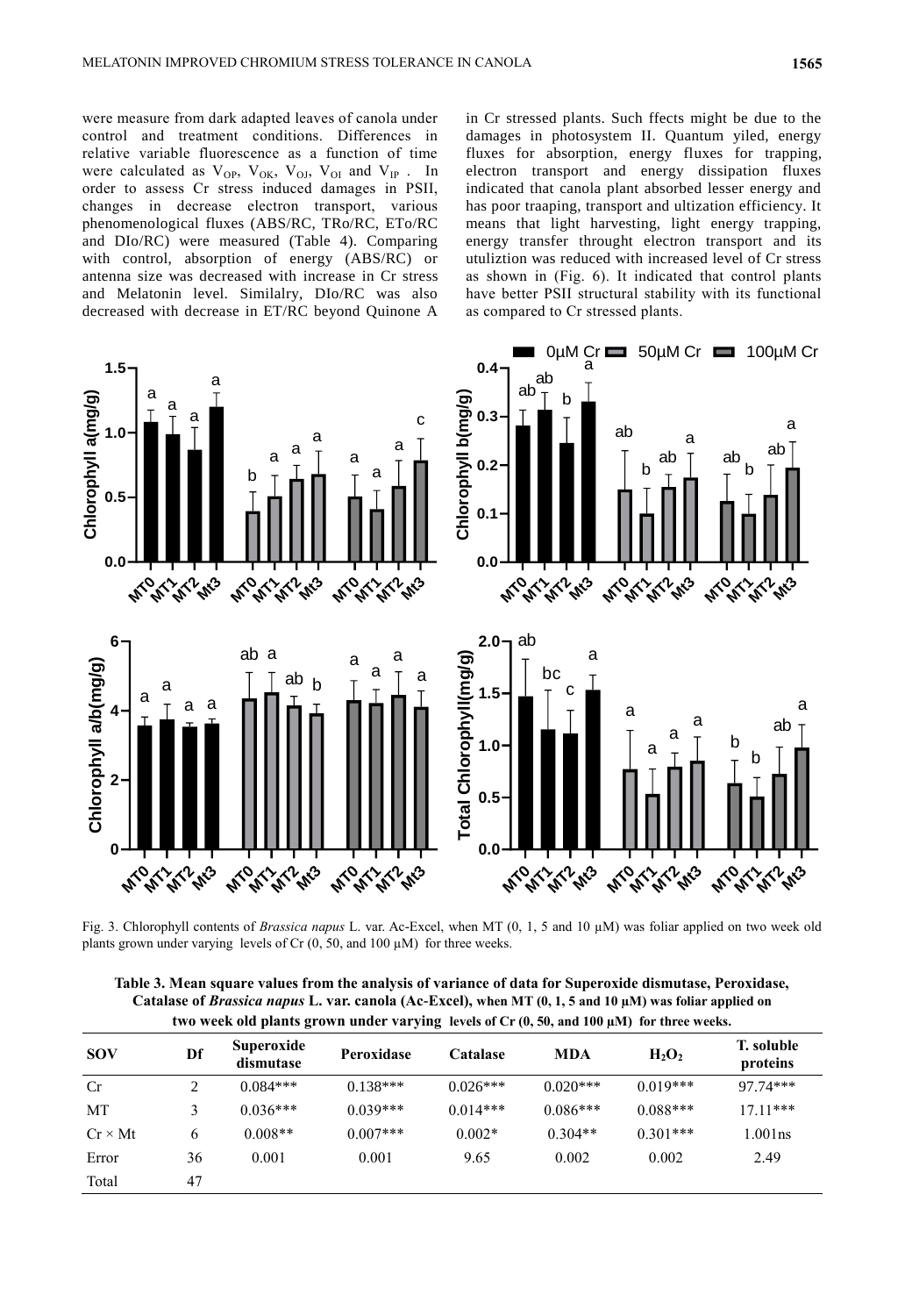



Fig. 4. Antioxidants, MDA and H<sub>2</sub>O<sub>2</sub> of canola (*Brassica napus* L.) var. Ac-Excel, when MT  $(0, 1, 5 \text{ and } 10 \mu\text{M})$  was foliar applied on two week old plants grown under varying levels of  $Cr(0, 50, and 100 \mu M)$  for three weeks.

**Table 4. Mean square values from the analysis of variance of data for ABS/RC, TRo/RC, ETo/RC and DIo/RC of Conclusion of the analysis of variance** of data for ABS/RC, TRo/RC, ETo/RC and DIo/RC of **0.0 canola (***Brassica napus* **L.) var. Ac-Excel, when MT (0, 1, 5 and 10 µM) was foliar applied on two week old plants grown under varying levels of** Cr **(0, 50, and 100 µM) for three weeks.**

|                | o  | $\overline{\phantom{a}}$ |               |            |            |
|----------------|----|--------------------------|---------------|------------|------------|
| <b>SOV</b>     | Df | <b>ABS/RC</b>            | <b>TRo/RC</b> | ETo/RC     | DIo/RC     |
| Cr             |    | $0.713***$               | $0.450***$    | $0.197***$ | $0.030*$   |
| МT             |    | 0.117ns                  | $0.086$ ns    | $0.085***$ | 0.010ns    |
| $Cr \times Mt$ | 6  | $0.027$ ns               | $0.017$ ns    | $0.005$ ns | $0.005$ ns |
| Error          | 36 | 0.064                    | 0.040         | 0.007      | 0.006      |
| Total          | 47 |                          |               |            |            |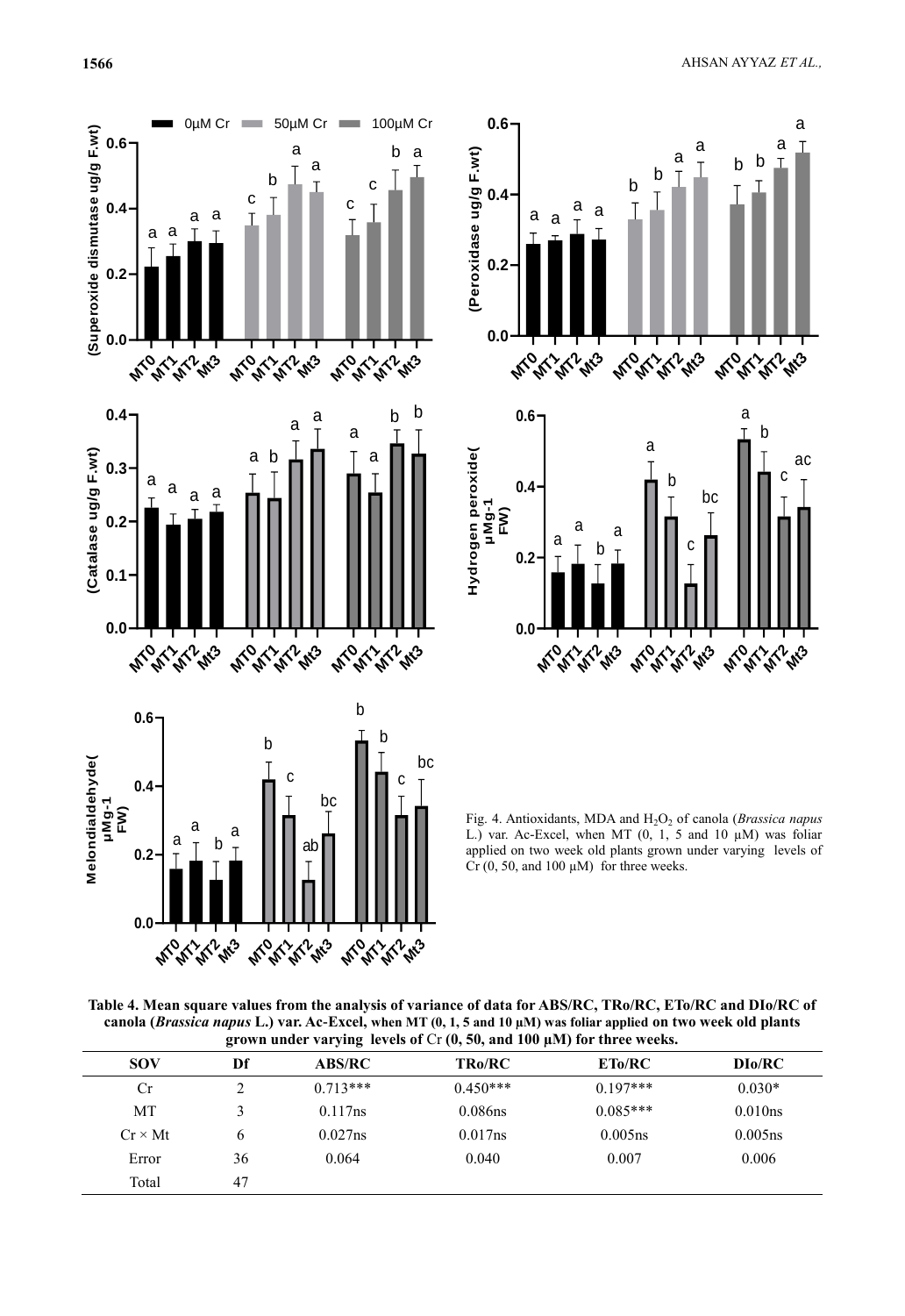

Fig. 5. Total soluble proteins of canola (*Brassica napus* L.) var. Ac-Excel, when MT  $(0, 1, 5 \text{ and } 10 \mu\text{M})$  was foliar applied on two week old plants grown under varying levels of Cr (0, 50, and  $100 \mu M$ ) for three weeks.

**Chromium concentration:** Chromium concentration in leaf and root as shown in (Fig. 7), was found to be increased with increase in Cr stress level. Increased Cr uptake significantly reduced the plant growth by damaging cell structure and disturbing cell functions. Cr



c<br>
essential elements. Therefore cr accumulates usually in does not have spcefic transporter therefore itcan easily enter through specific or non specific channels of roots of plant with limited translocation towards shoots. In our study, it measured that chromium accumulation was also increased both in leaf and roots with increase in Cr stress level.Foliar application of Melatonin retarted the accumulation of Cr both in leaf and root. Foliar application of Melatonin (5  $\mu$ M) significantly reduced Cr accumulation both in leaf and root under Cr stressed (50, 100  $\mu$ M) in canola plants (Table 5).

**Table 5. Mean square values from the analysis of variance of data for leaf Cr and Root Cr of canola (***Brassica napus* **L.) var. Ac-Excel, when MT (0, 1, 5 and 10 µM) was foliar applied on two week old plants grown under varying levels of Cr (0, 50, and 100 µM) for three weeks.**

| Df | Leaf chromium | Root chromium |
|----|---------------|---------------|
| 2  | $0.45***$     | $0.38***$     |
| 3  | $0.35***$     | $0.073***$    |
| 6  | $0.009**$     | $0.018***$    |
| 36 | 0.02          | 0.002         |
| 47 |               |               |
|    |               |               |



Tig. 6. Filehomehologial huxes from fast Chlorophyfi huotescence of canola (*Brussica hapus L.*) val. Ac-Excel, when MT (0, 1, 3 and 10 µM) was foliar applied on two week old plants grown under varying levels of Cr (0, 50 Fig. 6. Phenomenologial fluxes from fast Chlorophyll fluorescence of canola (Brassica napus L.) var. Ac-Excel, when MT (0, 1, 5 and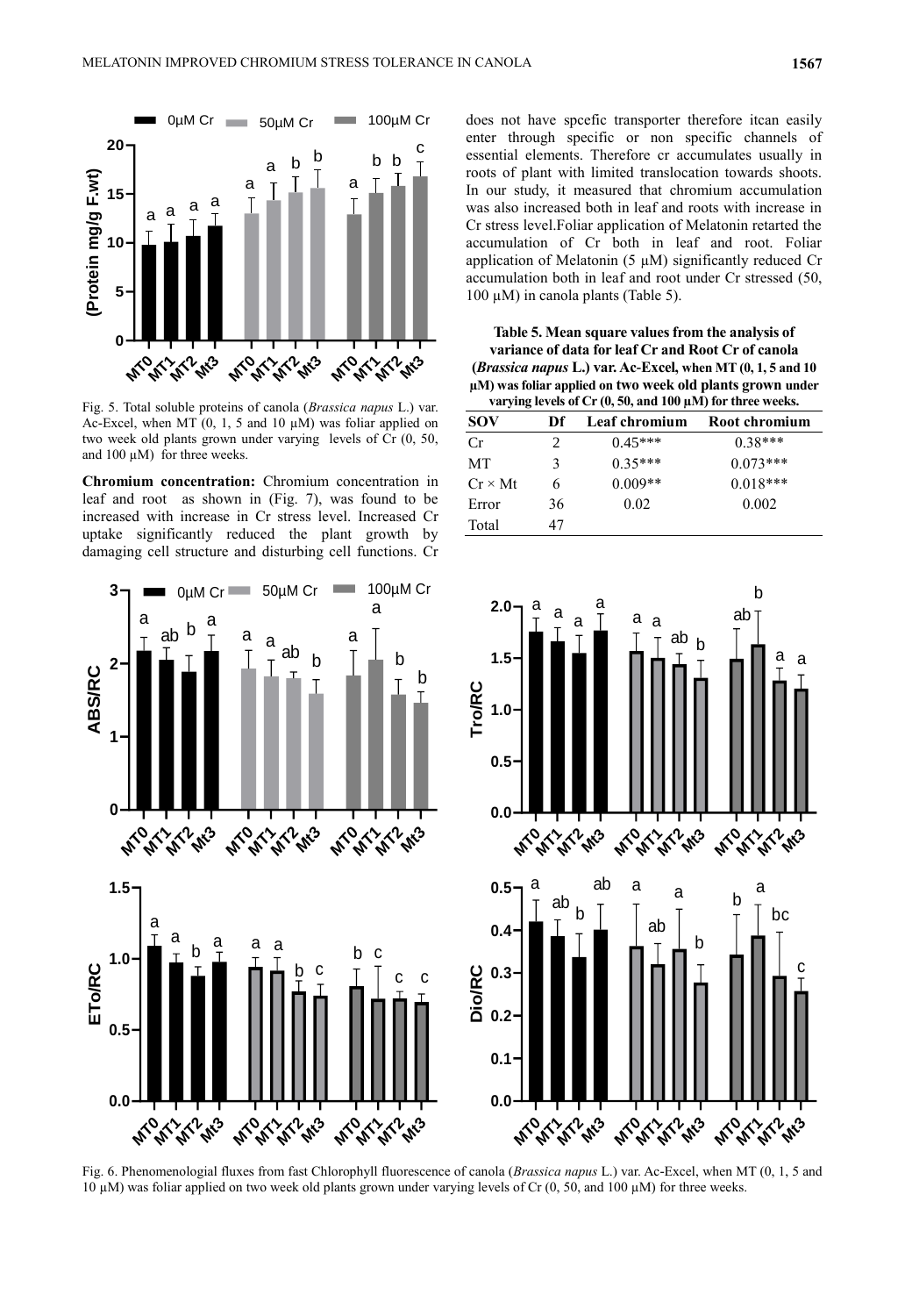

Fig. 7. Cr concentration in canola (*Brassica napus* L.) var. Ac-Excel, when MT (0, 1, 5 and 10 µM) was foliar applied on two week old plants grown under varying levels of Cr (0, 50, and 100 µM) for three weeks.

#### **Discussion**

(Roychoudhury *et al.*, 2012). Several studies suggested imprometrion induced increased SOD POD CAT APX and toleral **0.0** compartmentalization of Cr in cell wall and vacuole effective role of melatonin in plant growth regulation. application of melatonin is considered as effective abiotic stress research, still metal toxicity is one of the for the present study value of the present study valued reduction of Cr toxicity<br>plication of melatonin is categy for the alleviation of m<br>-Amri, 2019), in this study in<br>elatonin treated plants in C<br>fective role of melaton a Exogenously applied melatonin increases Cr tolerance a 2016). In the present study we analyzed melatonin strategy for the alleviation of metal stress (Farouk and Al-Amri, 2019), in this study improved plant growth of wal induced reduction of Cr toxicity in canola plants. Foliar to Despite of significant efforts and advancements in detrimental factors for agricultural crops (Farooq *et al*., melatonin treated plants in Cr stress confirmed the and plants antioxidants defense capacity at significant level may be through phyto-chelatins and melatonin induced increased SOD, POD, CAT, APX and GR activities, which might involve plants antioxidative defense system (lowering oxidative stress) against Cr stress (Figs. 4,5). Melatonin pretreatment prevents chlorophyll degradation, increased photosynthesis, antioxidants ability and drought tolerance in cucumber seedlings (Zhang *et al.*, 2013). It is assumed that melatonin induced photosynthetic ability in plants is because of some unusual bio-stimulating pathway through regulation of photosystem II efficiency in certain light and dark conditions (Zhao *et al.*, 2019).

Inside plants metal toxicity can be reduced by their binding with metalloid ligands such as proteins, polysaccharides and organic acids (Andresen *et al.*, 2018), until ratio of chelated and non-chelated metal ions changed into other form in cellular organelles such as nucleus, chloroplast and mitochondria. These freely available metal (metalloids) ions toxicity directly damage structure and function of these cellular organelles. Metallic ions immobilization assumed to be co-related with melatonin induced biosynthesis of thiol compounds. Metallic ions competes with mineral nutrients for the same transport system from root to shoot resulting ionic imbalance and disturbed plasma membrane stability (Nazar et al., 2012). H<sup>+</sup>-ATPase of

hin plants body (Song *et al.*, 2017). In our study melatonin plasma membrane translocate organic compound and ions across the plasma membrane (Gevaudant *et al.*, 2007). Metallic ions sequestration in root cortex and endodermis takes place because of decreased transportation of metallic ions from root to shoot of treated plants showed decreased transportation of Cr ions in cell wall and vacuole, results in reduced Cr toxicity damage suggesting that melatonin acts as cell wall barrier and reduced transportation of Cr ions in Cr treated plants. Melatonin improves ionic balance by transportation of H<sup>+</sup> -ATPase and its conversion into 5 methoxytryptamine that stimulates  $H^+$ -ATPase activity and protects plasma membrane by reducing reactive oxygen species generation and enhancing antioxidants enzymes activity (Jiang & Zhang, 2003). However, improved membrane stability, ions transportation and Cr tolerance in melatonin treated plants might be due to improved H<sup>+</sup>-ATPase activity under Cr stress.

> Cr toxicity affects plant photosynthesis process at very large scale, where Fv/Fm considered key indicator of plant photosynthesis ability. Generally Fv/Fm always verified as a re sult of different pigment concentrations and PSII structure that considered being sensitive against environmental factors such as light, nutrients, temperature and certain chemicals that can alter PSII efficiency (Li *et al*., 2018). Several studies explained that Cr toxicity alters the structure and function of reaction centers by affecting electron transport system consequencing reduced Fv/Fm. Melatonin application in Cr stress prevents pigment degradation that helps in improvement of overall photosynthetic process (Ayyaz *et al*., 2020).

> In has been reported that under stressful conditions endogenous melatonin biosynthesis increases that reduces metal toxicity damages in pea plants under copper stress (Zhang *et al*., 2013). Several previous studies focused on the phytoremediation ability of plants by exogenous application of melatonin exposed to metal stress by enhancing antioxidant activity, root growth, photosynthesis, organic acid anion exudation by reducing metal contents (Reiter *et al*., 2015), by increasing antioxidants related gene expression and by reactivating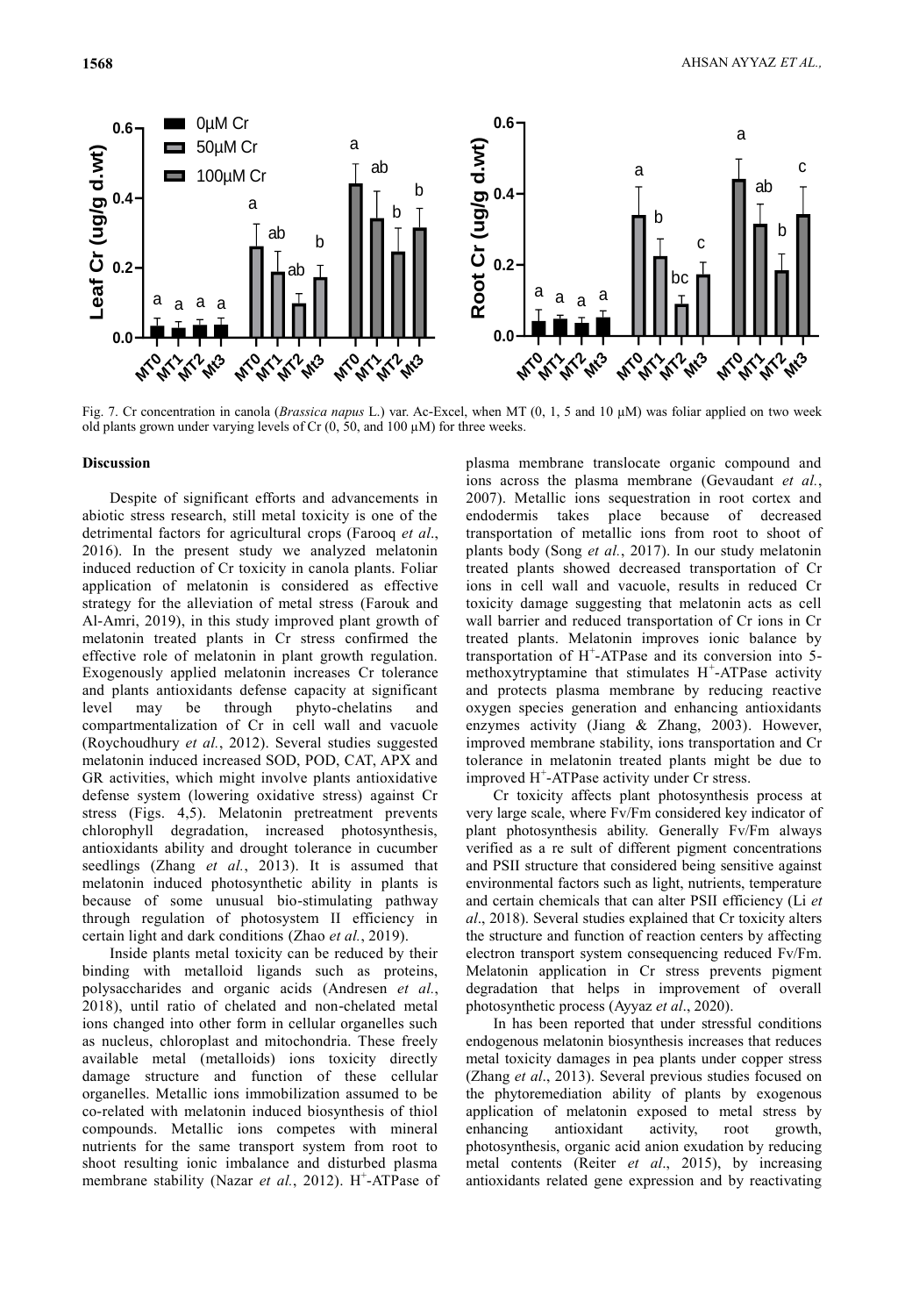the micro RNA mediated redox homoeostasis in different crops. Melatonin enables plants in cadmium sequestration and transformation from cytosol to vacuole and cell wall (Ismael *et al*., 2019).

However, melatonin induced improvement in photosynthetic efficiency of Ac-Excel cultivar is because of its genetic potential but its effects on the exact site of photosynthetic apparatus is still unclear. In a semiquantitative observation of melatonin treatment with and without Cr stress on different parts of photosynthetic apparatus of canola plants. Whole OJIP normalized transients of Cr stressed and non-stressed plants were measured. All the transient data of canola plants of present study explained that primary photochemistry fluorescence and photo electrochemical quenching at O-J and J-I step reduced due Cr stress in canola plants, where melatonin application increased photosynthetic activity by compensating reduction rate at PSI and electron acceptor at step I-P site in Canola plants. In addition Fo normalized transient and relative variable fluorescence transients of Fo and Fm verified our results, for detailed analysis whole difference of kinetics at each step from OJ-JI-IP was performed. Low fluorescence values in L-band in Cr stress conditions showed that loss of energetic connectivity to some extent due to Cr toxicity.

Meanwhile, fluorescence curve at I-P step that indicates the electron transfer rate from  $PQH<sub>2</sub>$  to electron accepter end of PSI, melatonin treated plants showed positive increase in fluorescence transient values at I-P step in Cr stress, while decrease in Cr treated plants suggesting that exogenous melatonin application enhanced PQ redox rate ultimately lowering the Cr stress and increased PQ pool size in both the canola cultivars. Decreased fluorescence transient curve at I-P phase eventually happens because of sharp decline of leaf water status in Cr stress that might reaches to maximum tolerance level of pants. Chlorophyll fluorescence transients and their different ratios at each step of OJIP considered as key indicators for PSII efficiency evaluation.

Cr stress significantly reduces Fo (minimum fluorescence level) that eventually increases energy excitation and transfer rate from antenna complex to reaction center ultimately leads to low Fo. Foliar application of melatonin enables the plants to maintain balance of Plastoquinone redox state by transferring electron to PSI. Melatonin treated plants showed reduction in ABS/RC values suggested, increased size of antenna complex of active reaction centers. However, PI most sensitive parameter of OJIP indicates the conformational changes and confirms the vitality canola plants of PSII. While exogenously applied melatonin in Cr stress increased the PI values and possible link between ETo/RC and log PIABS that suggests the utilization of PAR which reduces the  $CO<sub>2</sub>$  into sugars in natural environmental conditions.

## **Conclusion**

The melatonin induced difference observed suggests that metal tolerance capability of canola plants under Cr stress. Cr toxicity reduced the plant growth, chlorophyll contents and photosynthetic activity in canola plants. To overcome these stressful conditions exogenous application of melatonin effectively can increase the plant growth, development and tolerance against Cr stress. There is need to focus on exogenous application of growth enhancing agents that enables plants especially agricultural crops to increase their yield and tolerance against toxic elements. Given that melatonin showed positive effect on plants and it is expected that in future melatonin could have potential role in developing photosynthetically efficient stress tolerant transgenic crops.

#### **Acknowledgments**

Thanks to the Higher Education Commission, Islamabad Pakistan for financial support to Dr. Muhammad Ahsan Farooq. The results presented in this paper are a part of M. Phil studies of Mr. Ahsan Ayyaz.

#### **References**

- Aebi, H. 1984. Catalase *In vitro Methods Enzymol.* Elsevier, pp. 121-126.
- Ali, M., M. Ashraf and H. Athar. 2009. Influence of nickel stress on growth and some important physiological/biochemical attributes in some diverse canola (*Brassica napus* L.) cultivars. Journal of hazardous materials, 172: 964-969.
- Ali, S., A. Chaudhary, M. Rizwan, H.T. Anwar, M. Adrees, M. Farid, M.K. Irshad, T. Hayat and S.A. Anjum. 2015. Alleviation of chromium toxicity by glycinebetaine is related to elevated antioxidant enzymes and suppressed chromium uptake and oxidative stress in wheat (*Triticum aestivum* L.). *Environ. Sci. & Pollut. Res.*, 22: 10669-10678.
- Andresen, E., E. Peiter and H. Küpper. 2018. Trace metal metabolism in plants. *J. Exp. Bot.*, 69: 909-954.
- Arnon, D.I. 1949. Copper enzymes in isolated chloroplasts. Polyphenoloxidase in Beta vulgaris. *Plant Physiol.*, 24: 1.
- Ayyaz, A., M.A. Farooq, A. Kanwal, M. Aslam and M. Iqbal. 2020. Differential responses of exogenous melatonin on growth, photosynthesis and antioxidant defence system in two *Brassica napus* L. cultivars under chromium stress. *Int. J. Environ. Agri. & Biotechnol.,* 5: 2.
- Banuraman, S. and T. Meikandaan. 2013. Treatability study of tannery effluent by enhanced primary treatment. *Int. J. Mod. Eng. Res.*, 3: 119-122.
- Bhaduri, A.M. and M. Fulekar. 2012. Antioxidant enzyme responses of plants to heavy metal stress. *Rev. Environ. Sci. & Biotechnol.,* 11: 55-69.
- Bharwana, S., S. Ali, M. Farooq, N. Iqbal, F. Abbas and M. Ahmad. 2013. Alleviation of lead toxicity by silicon is related to elevated photosynthesis, antioxidant enzymes suppressed lead uptake and oxidative stress in cotton. *J. Bioremed. Biodeg*, 4.
- Bradford, M.M. 1976. A rapid and sensitive method for the quantitation of microgram quantities of protein utilizing the principle of protein-dye binding. *Anal. Biochem.*, 72: 248-254.
- Chakraborty, S. and A.C. Newton. 2011. Climate change, plant diseases and food security: an overview. *Plant Pathol.*, 60: 2-14.
- Farooq, M.A., R.A. Gill, B. Ali, J. Wang, F. Islam and S. Ali. 2016. Subcellular distribution, modulation of antioxidant and stress-related genes response to arsenic in *Brassica napus* L. *Ecotoxicology*, 25(2): 350-366.
- Farooq, M.A., F. Islam, B. Ali, U. Najeeb, B. Mao and R.A. Gill. 2016. Arsenic toxicity in plants: cellular and molecular mechanisms of its transport and metabolism. *Environmental and Experimental Botany*, 132: 42-52.
- Farouk, S. and S.M. Al-Amri. 2019. Exogenous melatoninmediated modulation of arsenic tolerance with improved